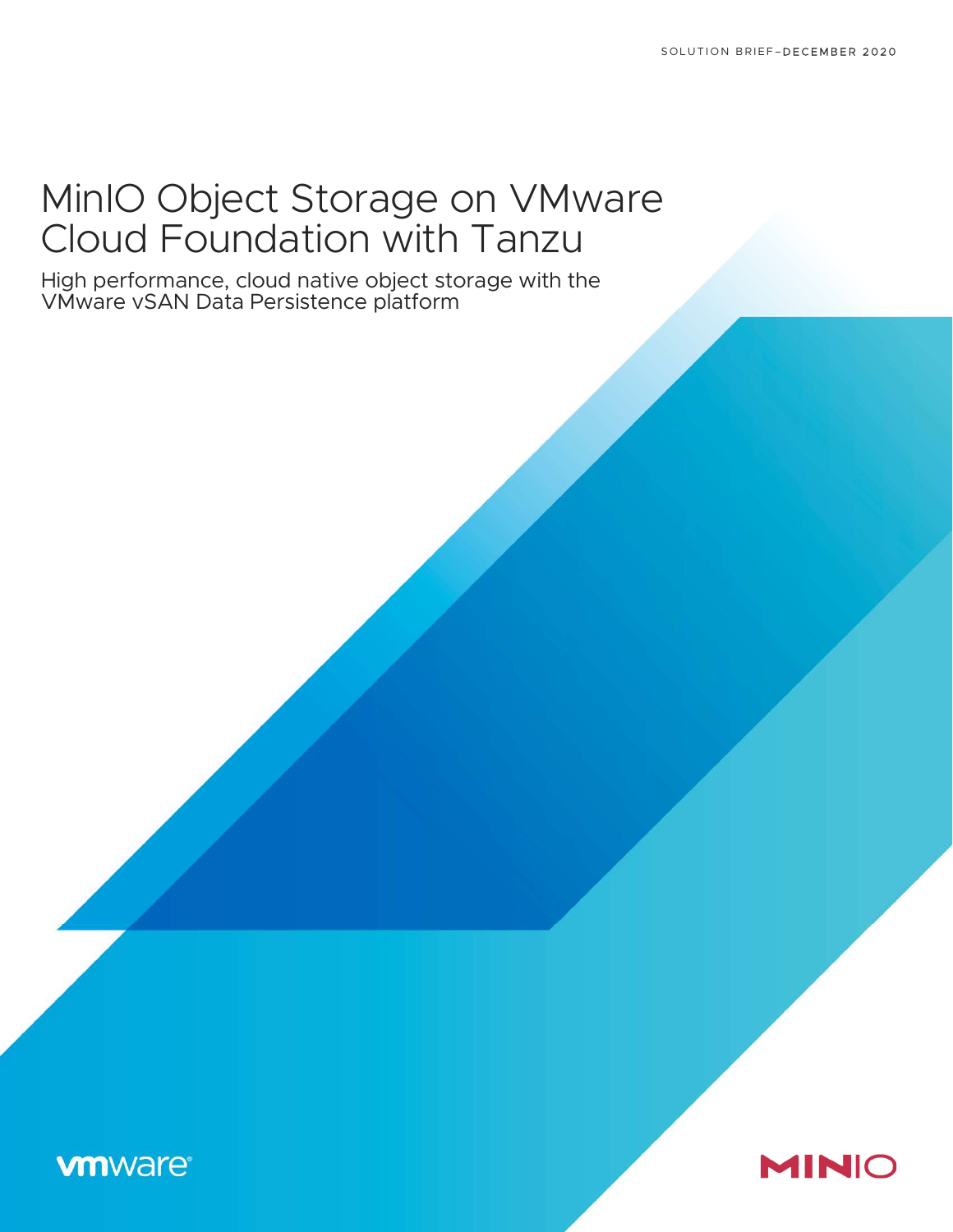#### BENEFITS OF MINIO OBJECT STORAGE ON VMWARE CLOUD FOUNDATION WITH TANZU

- Seamless hybrid cloud capability out of the box
- Rich portfolio of pre-integrated, cloud native applications on Day 1
- Best in class performance from MinIO expands the types of workloads
- Superior feature set for security and resiliency ensure data is protected in flight and at rest
- Combination of power and simplicity ensure superior TCO and scalability

### MinIO Object Storage on VMware Cloud Foundation with Tanzu

The enterprise is undergoing an exceptional period of change. Driven by the relentless growth of data, the emergence of Kubernetes and the demands of the hybrid cloud, both IT and DevOps teams face challenges that are both massive and, inherently cross disciplinary. MinIO and VMware have partnered to design a framework that brings cloud native object storage directly into the heart of VMware vSphere® through the development of the VMware vSAN<sup>TM</sup> Data Persistence platform. This integration pairs MinIO's cloud native application ecosystem with VMware's IT customer base accelerating app modernization.

The vSAN Data Persistence platform provides a framework for VMware partners that offer modern stateful services to integrate with the underlying virtual infrastructure, allowing you to run stateful services with high velocity scaling, simplified IT operations, and optimized TCO. You can deploy a stateful service alongside traditional applications on a regular vSAN cluster with vSAN-SNA (vSAN Support for Shared Nothing Architecture) policy, or deploy it on a dedicated vSAN cluster with VMware vSAN Direct Configuration™, a technology enabling direct access to the underlying direct-attached hardware which can be optimized for the application needs. Both options benefit from optimal storage efficiency for stateful services by leveraging service-level replication, as well as unified management of services in VMware vCenter®.

Through the Data Persistence platform, MinIO gains access to the underlying storage hardware via vSAN Direct Configuration. This enables IT administrators to provision petascale infrastructure with a few clicks in the vCenter interface. Through vSAN Direct Configuration, MinIO can run at READ/WRITE speeds approaching their bare metal benchmarks<sup>1</sup> . Further, because MinIO can operate at the supervisor cluster level of vSphere, directly on top of vSAN Direct datastores, enterprises can create extremely large scale object storage clusters with minimal friction. MinIO Object Storage is fully integrated with vSphere Day 2 workflows. For IT admins, managing MinIO Object Storage is as easy as managing VMs.

As a result, IT admins will be able to provision high-performance, multi-tenant object storage for a range of applications and use cases and across internal and external stakeholders – directly from the vCenter interface, thereby accelerating the adoption of object storage and digital transformation.

### Solution Architecture



1. MinIO High Performance Object Storage White Paper, October 2020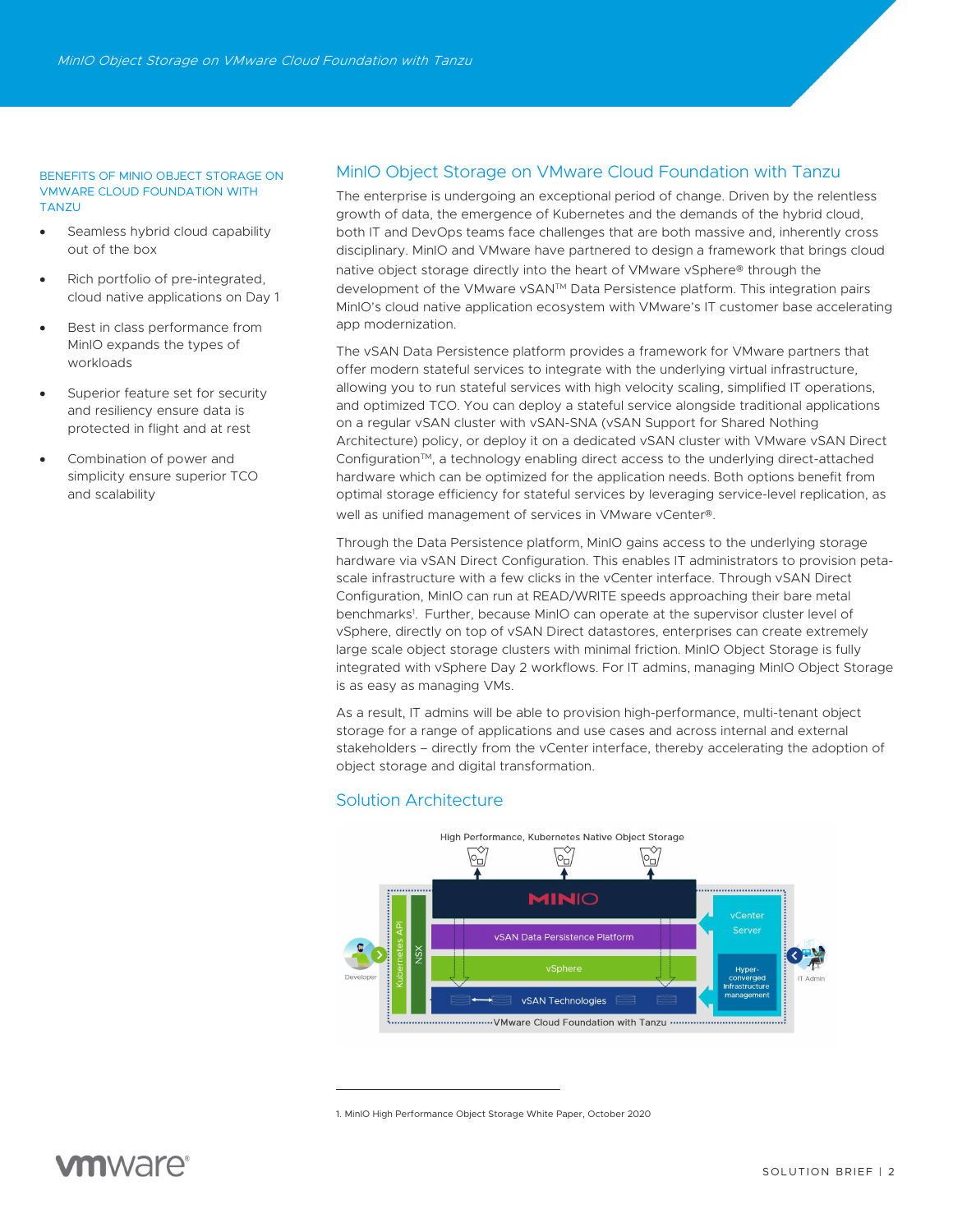By deeply integrating Kubernetes into the heart of VMware with VMware Cloud Foundation™ with VMware Tanzu™, VMware introduced the concept of a supervisor cluster in vSphere. This cluster orchestrates networking, ESXi and storage and hosts the modern stateful services. Administrators can provision guest Kubernetes clusters on top alongside traditional VMs and vSphere pods.

### Key Benefits

### Object Storage Deployment Made Simple – As Easy as Deploying VMs

With the introduction of the Data Persistence platform, IT admins can now deploy high-performance, multi-tenant object storage without having to know how to spell Kubernetes. Because this functionality is embedded seamlessly into vCenter – they can do so with just a few clicks. IT admins can have granular insights into the health, compliance, and capacity of MinIO object storage as well as storage for traditional apps, all within a single pane of glass. With MinIO object storage awareness built into the underlying virtual infrastructure, IT admins can easily keep MinIO object storage up and running during IT operations such as planned maintenance and lifecycle management.

### Integration with Thousands of Cloud Native Apps – Day 1

MinIO was born in the cloud and has thousands of existing integrations with other cloud native or S3 compatible applications. Those applications become available to the Data Persistence platform users on Day One and can run unmodified. This brings immense value to the overall ecosystem and will build bridges between IT, DevOps, Application developers and other key software stakeholders.

#### Hybrid Cloud, Multi Cloud, Any Cloud

To deliver against enterprises' goal of building, running, managing, connecting, and protecting any app on any cloud and across clouds, there has to be consistency with regard to the infrastructure, operations and developer experiences.

MinIO not only provides a complete cloud native object storage system that can be deployed on any cloud infrastructure to convert them into an S3 compatible object storage service, but it also provides seamless interoperability with VMware vSAN™. This enables applications to access data on their existing storage platform without migrating the data over. Both cloud native applications and traditional enterprise applications can co-exist.

### High Performance Object Storage for Any App

MinIO has built its reputation in the private cloud as the world's fastest object store. It is why its catalog of cloud native applications is so large – because workloads once deemed too demanding for object storage now run easily. Through the vSAN Direct architecture MinIO gains direct access to the underlying drives in JBOD/JBOF mode while delegating key storage functions (erasure coding, bit-rot protection, encryption key management) to MinIO – enhancing performance further. VMware remains focused on the physical to virtual block layer, unifying the management of storage for both traditional and cloud native apps, such as provisioning, isolation, health and capacity monitoring, and failure handling. This ensures MinIO can support its full application catalog, and puts application developers and IT admins on the same page, speaking the same language.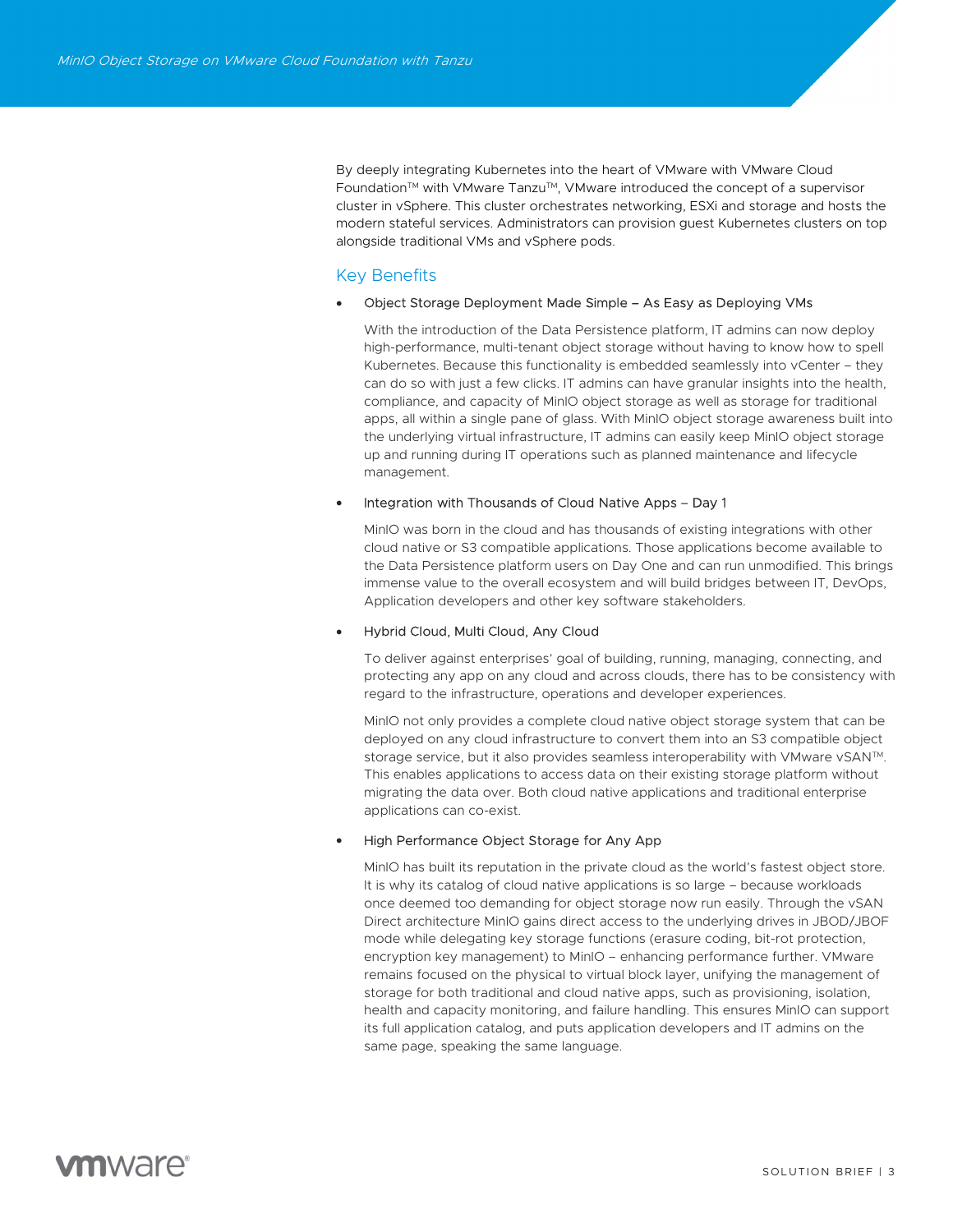### Primary Use Cases

Given MinIO's performance and scalability attributes, it can address a broad range of use cases, resulting in superior return on investment. These use cases can be categorized as follows:

Backup/Snapshots/Archival – often considered the core object storage use cases, MinIO and VMware bring best in class performance to these tasks, ensuring that both backup and restore are done so accurately and quickly. Examples include Veeam, Commvault and Rubrik.

AI and ML - This is a new class of use cases for object storage and is enable by the combination of performance and scale that MinIO and VMware offer. In these examples, MinIO is the datastore for ML and AI data pipelines where training, inference reads/writes occur. Examples include TensorFlow, H2o.ai, Spark, Presto and Flink.

Web/Mobile Cloud Native Application Development - Object storage is the storage class of the cloud. As a result, it is the default storage type for the tens of thousands of internally developed applications (consumer and enterprise) where performance and scale are important. By offering a RESTful API, MinIO is designed for containerization and orchestration – just like the cloud native applications it supports. Examples include UnitedHealth, Box.com, Raytheon and Space X.

Analytics – The default architecture for modern analytics platforms is to use an S3 endpoint for your data. This is the ultimate test of performance at scale as many of these instances are 50 PB or more in size and carry the expectation of a "warm" tier at a minimum and "hot" tier in performance-oriented environments. Examples include Splunk SmartStores, Vertica EON mode and Teradata NOS.

Artifact Stores – The cloud native world has created a new class of storage use cases, that of artifact storage. These instances can grow quickly and require high throughput, making them excellent for MinIO on VMware Cloud Foundation with Tanzu. Examples include Docker Registries like Harbor, Cloud Foundry Artifact Stores and applications like Concourse.

### **Takeaway**

- MinIO on VMware Cloud Foundation with Tanzu through the Data Persistence platform integration unites IT admins and DevOps and accelerates app modernization.
- Through the vSAN Direct Configuration integration, MinIO can deliver best-in-class performance – expanding the number and types of applications that can run on VMware.
- MinIO and VMware are leaders in the hybrid cloud, providing a consistent, performant experience whether in the private cloud or the public cloud.
- By combining power and simplicity with true software-defined storage, MinIO and VMware offer superior manageability, hardware choice and, ultimately total cost of ownership.

For more details, stay tuned for the complete solution reference architecture.

### Core Component Introduction

### MinIO Object Storage

MinIO is a high-performance, Kubernetes-native object storage suite. MinIO's open source, software-defined, Amazon S3 compatible object storage system is optimized for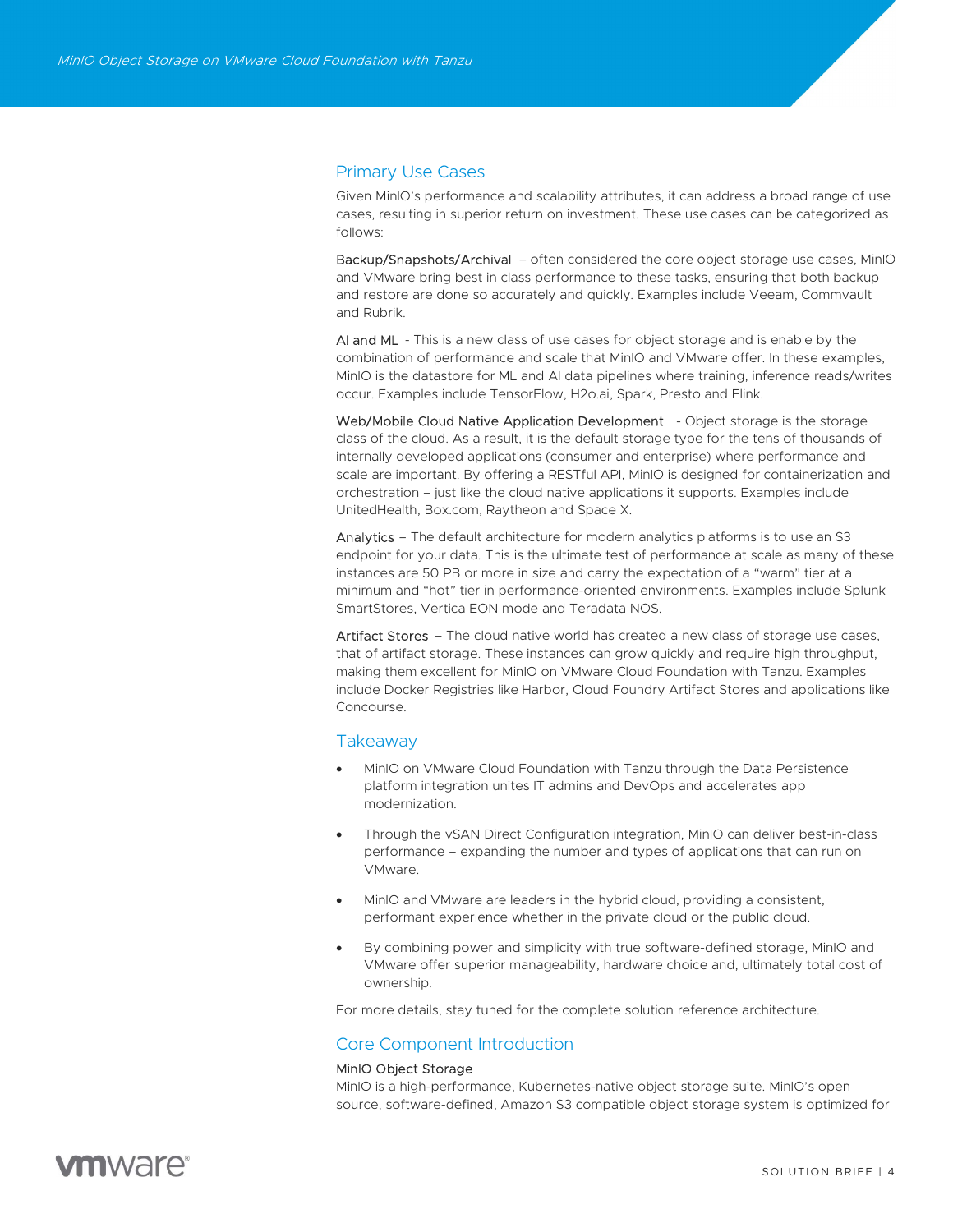the private cloud while running on more than 5 million public cloud IPs. Enterprises use MinIO to deliver against ML/AI, analytics, backup and archival workloads - all from a single platform.

### VMware Cloud Foundation with Tanzu

VMware Cloud Foundation with Tanzu is the best way to deploy Kubernetes at scale. VMware Cloud Foundation is a ubiquitous hybrid cloud platform for both traditional enterprise apps and modern apps, providing a complete set of secure software-defined services for compute, storage, network security, Kubernetes management, and cloud management. VMware Cloud Foundation with Tanzu automates full-stack deployment and operation of Kubernetes clusters through integration with VMware Tanzu Kubernetes Grid.

#### VMware vSAN

vSAN is a key component in VMware Cloud Foundation. vSAN is the market leader in hyperconverged Infrastructure (HCI), enables low cost and high-performance nextgeneration HCI solutions, converges traditional IT infrastructure silos onto industrystandard servers and virtualizes physical infrastructure to help customers easily evolve their infrastructure without risk, improve TCO over traditional resource silos, and scale to tomorrow with support for new hardware, applications, and cloud strategies.

#### Resources

- See the VMware *solutions page at Min.io* for more information.
- Discover more about Cloud Native Storage in vSphere and vSAN on the website.
- Check out VMware Cloud Foundation with Tanzu on the website.
- Visit the Cloud Foundation Tech Zone for more demos and deep dives of VMware Cloud Foundation with Tanzu, vSphere and vSAN.
- Keep posted on the latest and greatest of VMware Cloud Foundation via VMware Cloud Foundation Blog, Twitter, and YouTube.